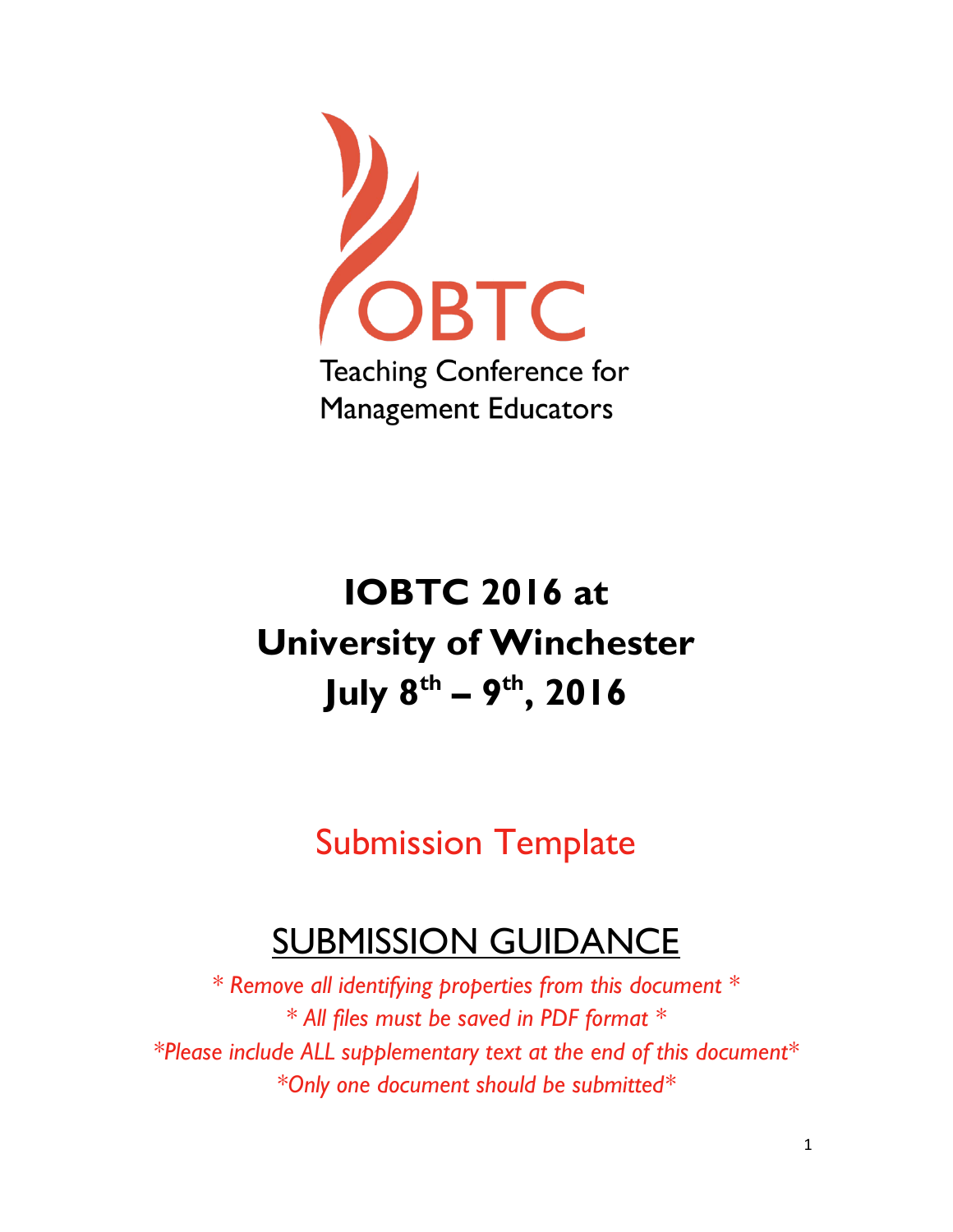## **Submission Template for the 2016 IOBTC International Teaching Conference for Management Educators**

#### **1) Title of Proposal:**

**Sex, Religion, Racism, Oh My! Appropriately Watching 'The Office' Inappropriate Humor in the Classroom**

## **2) Abstract:**

Inappropriate topics like sex, race, and religion may create a hostile learning environment in the classroom by reinforcing stereotypes, and deteriorating the student-teacher (S-T) relationship. In this interactive session, participants view a full episode of "The Office", a sitcom that thrives on exploiting inappropriate humor, and participate in an experiential activity. I demonstrate the quality of the S-T relationship can increase if inappropriate humor is used strategically. In a study I recently conducted, students watched 9 full episodes of "The Office" during the semester. Using Leader-Member Exchange theory, the quality of the S-T relationship significantly increased, contradictory to research.

## **3) Keywords:**

*Humor, Media, LMX, Leader-Member Exchange, Engagement*

## **4) Format**

- $X$  Activity or exercise
- **CENTER CONTERNATE:** General discussion session

#### **5) Time Requested:**

- \_\_ 20 Minutes
- 50 Minutes
- $X$  60 Minutes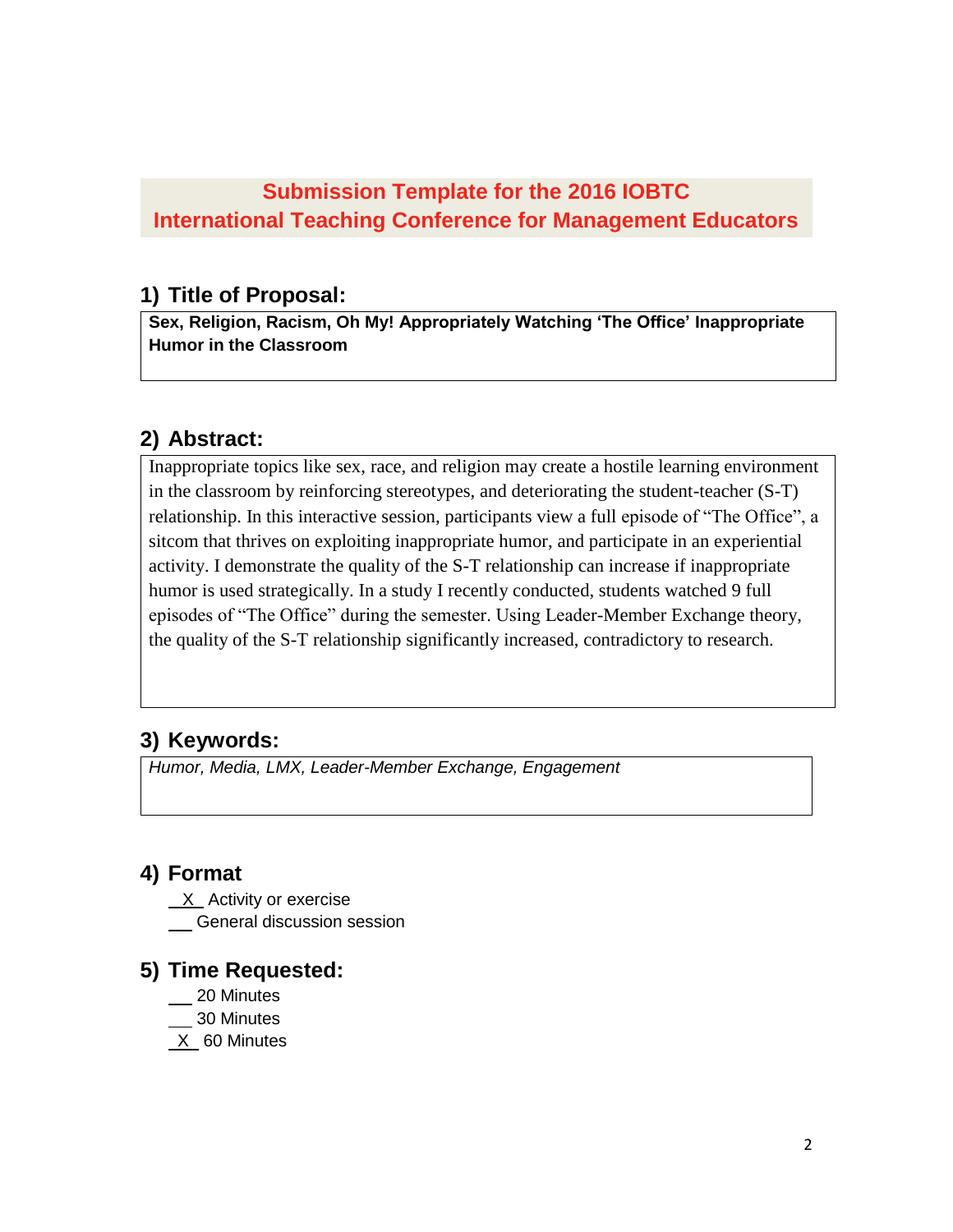#### **6) Planning Details:**

*Does your session have any special requirements for space or materials?*

Projector and internet

#### **7) Learning Objectives or Goals for the Session:**

*What are 2-4 specific learning outcomes that participants will get from your session?* 

- Participants will be able to judiciously and strategically utilize inappropriate humor in the classroom to engage students
- Participants will learn the value of incorporating pop culture (The Office) as a main component of a class

## **8) Management or Teaching Topics:**

*Describe what management and/or teaching topics are relevant to your session, and why. Please include theoretical, disciplinary, or theoretical foundations that will help reviewers understand how your ideas fit within the broader field of management.*

Taking into account "one does not attempt to be frivolous, foolish, fun-seeking, or flippant when it comes to the acquisition, promotion or advancement of knowledge" (Koller, 1989, p.1) incorporating humor into an OB classroom environment to engage students may not be the norm. However, research has revealed a positive link between humor and student learning outcomes (Wanzer & Frymier, 1999), student scores, perceptions of a teacher (Torok McMorris, & Lin, 2004), quality of the student-teacher relationship, retention (Torok, McMorris, & Lin, 2004; Ziv 1998) engagement, (Bryant, Crane, Comisky, & Zillman, 1990; Torok, McMorris, & Lin, 2004).

Most studies on humor in the classroom emphasize the juxtaposition of unacceptable and acceptable humor. Professedly, pedagogical use of "appropriate" humor in the classroom can have a positive psychological effect on students (Garner, 2006). Appropriate humor builds "a sense of community, promote creativity, and reduce conflict" in the classroom (Kehr, Molstad, & Donahue, 1999, p.5), whereas inappropriate humor purportedly can create a hostile learning environment (Kehr et al 1999) resulting in heighten awareness of social differentiation among students, suppression of thoughts and ideas, and reinforcement of stereotypes (Alderman & Popke, 2002).

Humor, while universal in nature, is very individual in nature. It's a complex communication behavior reflective of one's culture and social beliefs and values (Shabbir & Thwaites, 2007) which also suggests a moral perspective. Knowingly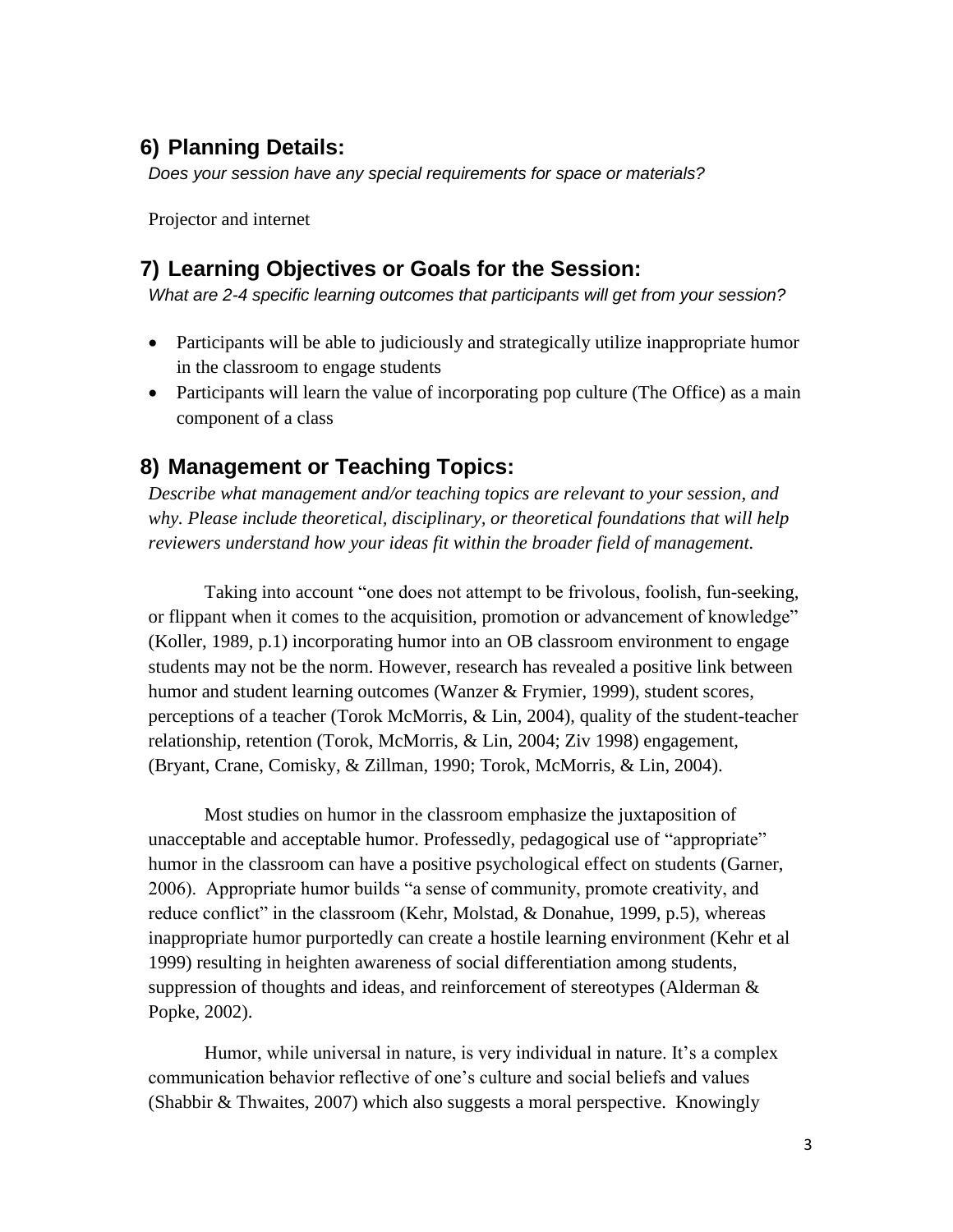pairing humor with inappropriate divisive topics such as sex, ethnicity, religion, and gender as an academic tool in the classroom can lead to negative consequences (Alderman & Popke, 2002; Kehr et al 1999), hence infusing humor into a classroom must be strategic and deliberate.

Very few studies, if any, have directly examined the intentional use of inappropriate humor in the classroom as a means for a constructive learning environment. Specifically, in my class, students viewed 9 full episodes of *The Office*, an Emmy Award winning sitcom that thrives on exploiting inappropriate humor at the expense of others. The crux of the show is the depiction of situations that violate commonly accepted norms in the workplace. In a 2010 NPR web article entitled "Should 'The Office' be Used in HR Training?", Sheri Leonardo, senior vice president for human resources at [Ogilvy Public Relations,](http://www.ogilvypr.com/) stated in response to this question, "As an HR person, I sometimes cringe," she said. "Some of the stuff is so outlandish, politically incorrect, morally incorrect and everything else — but at the same time I say, 'God, I would love to take clips of this and use it for training, because it's so perfect.' (Chappell & Beeler, 2010).

In this interactive session, participants will be immersed in the classroom setting I created with my students. Participants will watch a full episode of 'The Office", participate in an experiential activity and lastly, I will share the format and structure of the course and the results of my study.

Contradictory to research, use of inappropriate humor positively nurtured the student-teacher relationship, as stated by a student.

*"I think that watching the office helped to foster the relationship between [the] professor and us, it made her feel more like a normal person, not a robot professor. I feel like that's something that a lot of professors struggle with, is making their students feel like they can come talk to them if they're struggling."*

I will present the results of my study that demonstrates the student-teacher relationship was not exacerbated but actually improved.

One of the challenges professors have with teaching theory-laden courses such as organizational behavior (OB) is engaging and sustaining student attention. Organizational behavior textbooks present theories and management concepts in a very abstract, serious, and sometime boring fashion (Billsberry, Charlesworth, & Leonard, 2012; Mintzberg & Lambel, 2001). I think after attending this session, professors may be more apt to infuse "inappropriate" humor in the classroom if it's properly presented.

#### **9) Session Description and Plan:**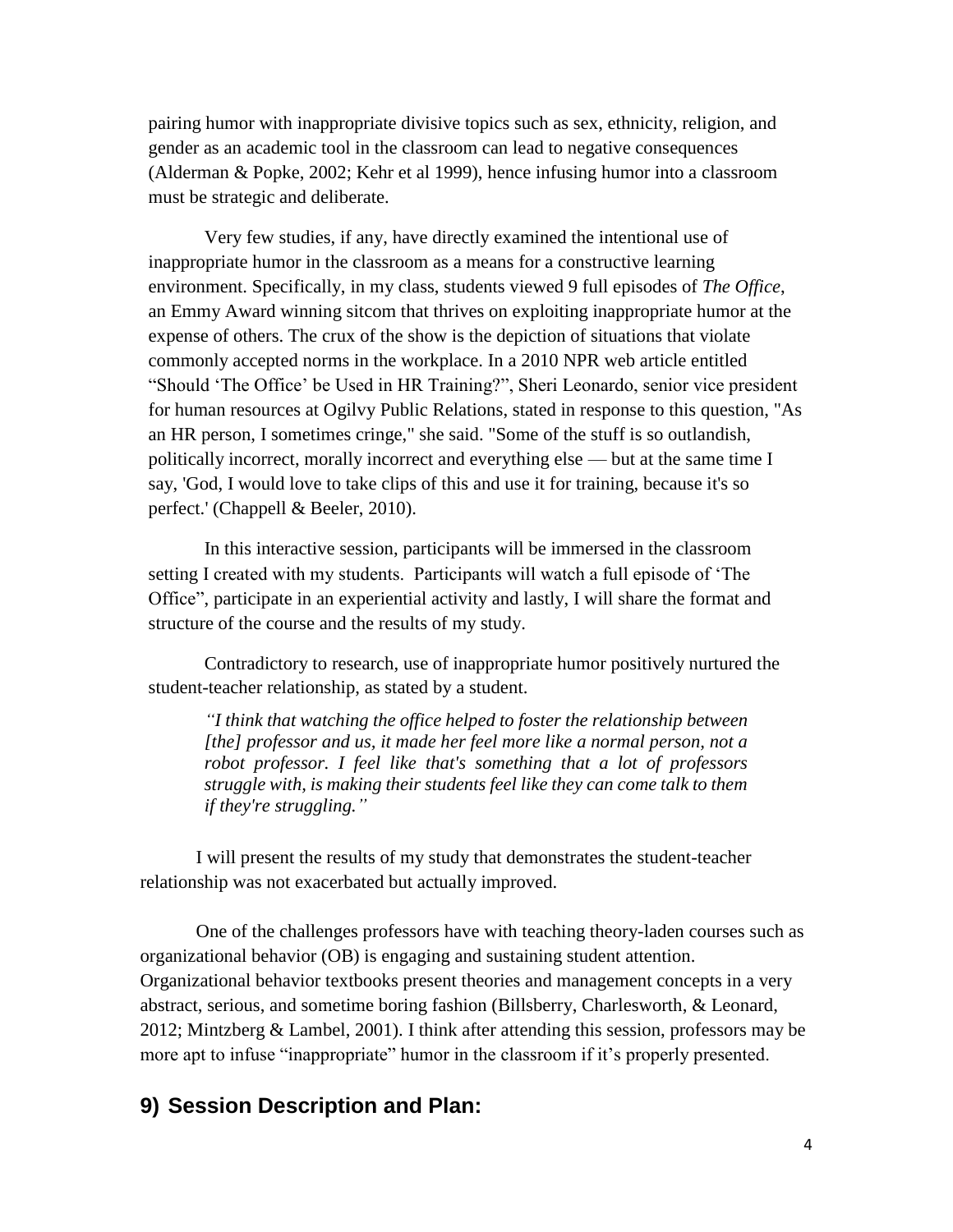*What will you actually do in this session? What activities will you facilitate, how long will they take, and how will participants be involved? Reviewers will be evaluating how well the time request matches the activities you'd like to do, and the extent you can reasonably accomplish the session's goals. Reviewers will also be looking for how you are engaging the participants in the session. Include a timeline for your session.*

- *5 – minutes: Overview*
	- o Explain the purpose of the session and why it is important to management pedagogy
- *22 – minutes to view an episode of The Office*
	- o Participants will view Season 1 Episode 2 *Diversity Day* (I have enough copies of the episode to make sure I do not violate copyrights)
- **5 – 8 minutes** to participate briefly in an experiential activity
- *12 - minutes to discuss the structure of the class after viewing the episode*
	- o Discuss how to approach debriefing after an episode
	- o Share complementary experiential activities (I will bring handouts)
	- o Share examples of students' final presentations (students signed consent forms)
- *5 – minutes to share results of the study*
- *8 – minutes debrief*

## **10) For Activities and Exercises:**

*Attach any materials needed to run the activity and debriefing questions. Evidence for effectiveness may also be included.*

Debrief for this session will consist of brainstorming and gathering ideas from participants. For example, I will pose the following questions to the participants:

- What are additional ways to use inappropriate humor as an educational tool?
- What are factors, as professors, that we need to keep in mind when using inappropriate humor in the classroom?, i.e., students cultural differences and teacher's culture

## **11)Implications for Teaching or for Teachers:**

*What is the contribution of your session?* 

The contribution of this session is to facilitate thought among management educators that taboo topics such as race, ethnicity, sexual orientation, religion, etc. can be presented in a humorous framework that will not offend students. In essence, if inappropriate humor is used judiciously and strategically, it can enhance classroom discussions, increase the quality of student-teacher relationship, and trigger students and professors' critical thinking skills and creativity.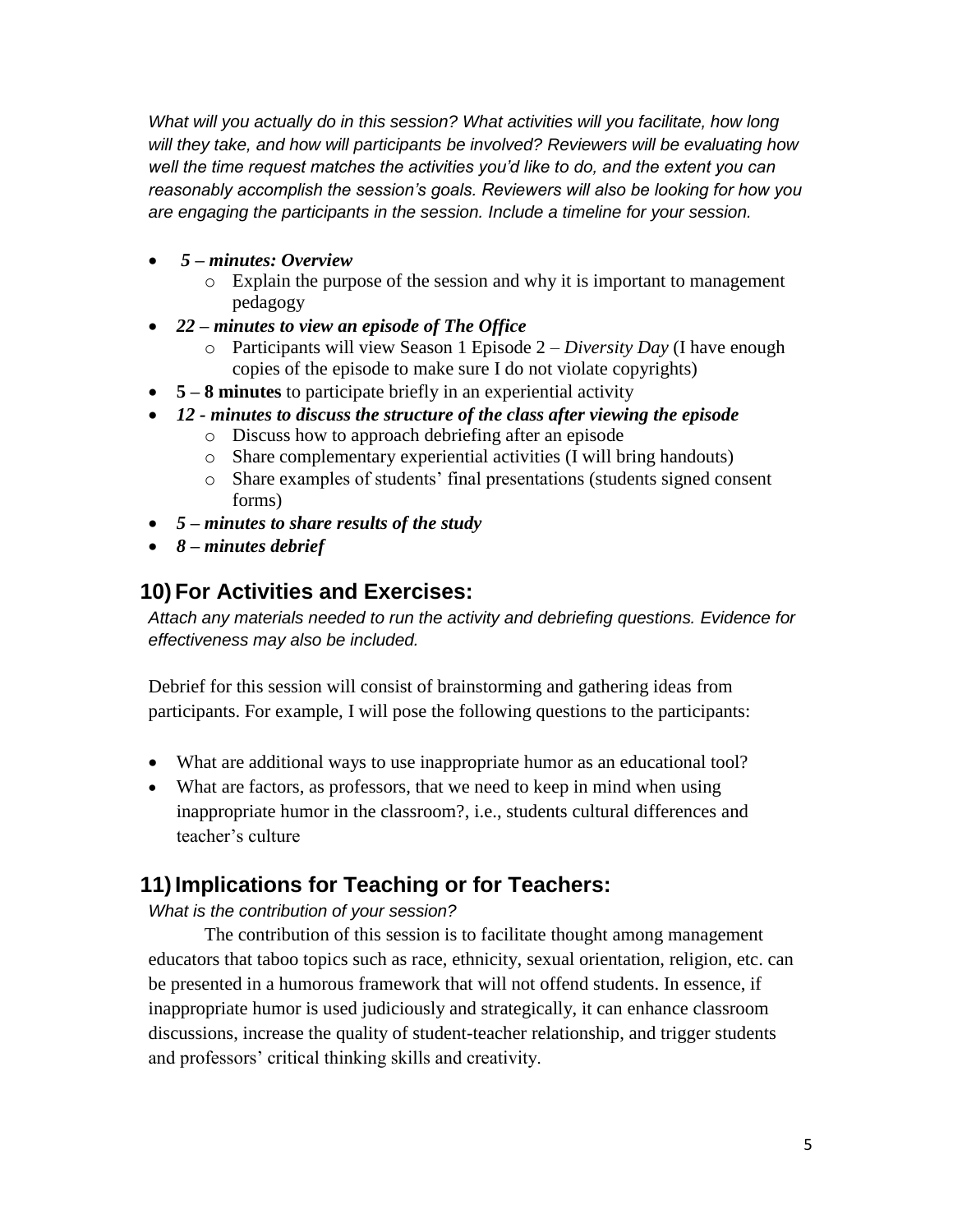#### **12) Application to Conference Theme:**

How does your session fit with the overall IOBTC theme of *Elevating Aspirations*?

This session demonstrates elevating aspirations in the classroom by encouraging students to embrace a different learning model in order to feel at ease discussing taboo issues that exist in today's work settings. Using humor as a tool to facilitate free flowing conversation allowed students to deepen their learning by feeling at ease asking questions that may not be posed in a more traditional class setting.

I conducted a focus group at the end of the semester and two of the students stated the following that exemplify how they embraced the unconventional learning model:

*"I think Michael Scott's awkward character kind of broke the ice in a sense, like after you see it in front of you in the beginning of the class, this guy just being totally ridiculous, people I believe feel more open to say what they actually think in a sense and are not as guarded; they laughed with everybody and then the class starts so now you're free to speak and not worry about looking stupid because Michael Scott has already taken the bullet. " (Student #1)*

*"I liked how it was so controversial that by the time you were done watching the show, you were like "ok, there are so many things I want to talk about because that was just insane." (Student #2)*

Ironically, "The Office" was created in the UK and only lasted 2 seasons. The sitcom was adapted for the US audience and debuted in March 2005. The show enjoyed 9 seasons and can be seen as re-runs regularly on cable.

#### **13) Unique Contribution to 2005 IOBTC:**

*Have you presented the work in this proposal before? If so, how will it be different? Is*  this proposal under current review somewhere else? If so, please explain. How will *your proposal be different for the IOBTC conference?*

*No*

#### **14) References and/or Additional Materials:**